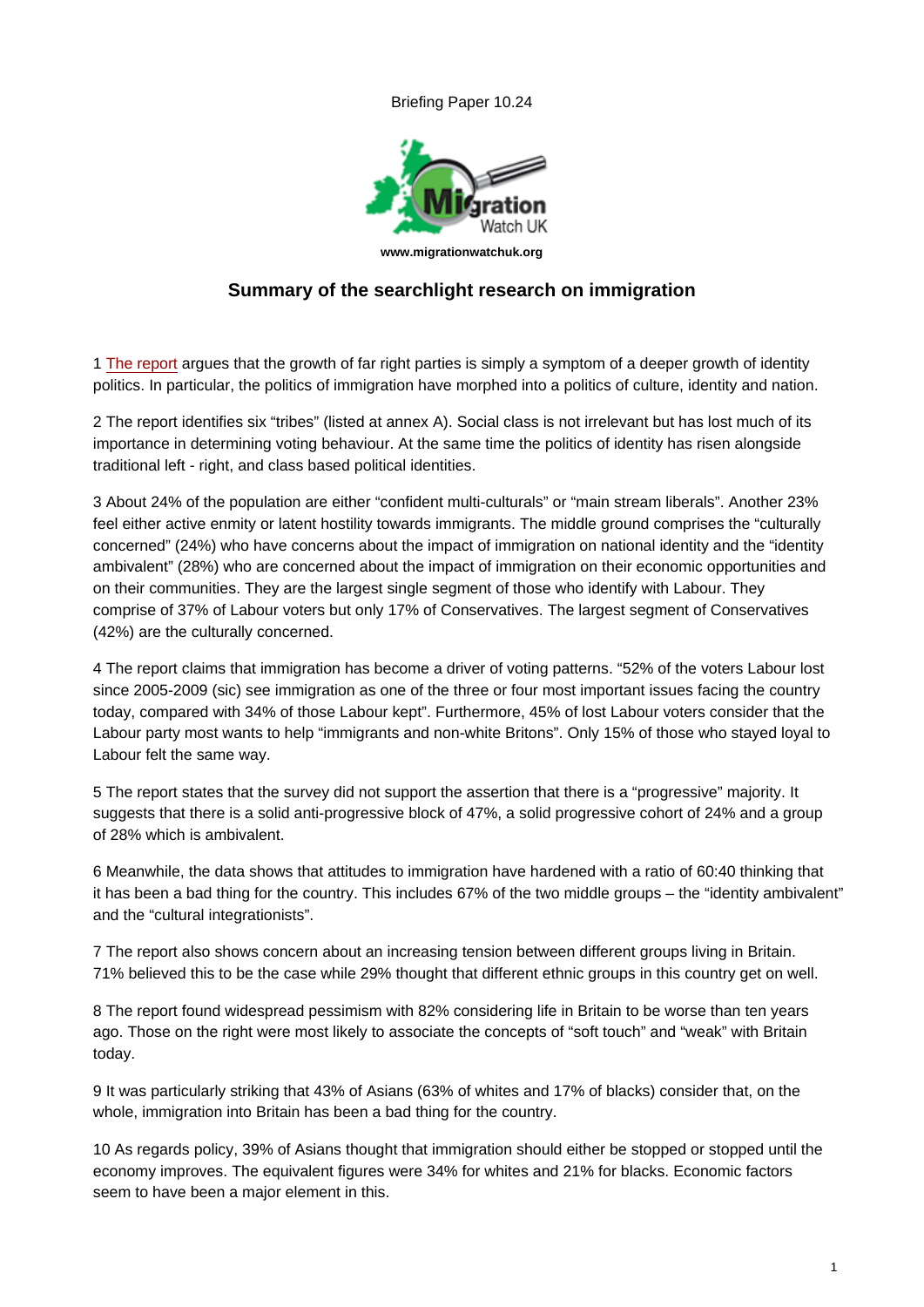11 As regards Muslims, just over half of respondents believed that Muslims "create problems in the UK". In a series of questions about their community, 59% of respondents described their community as peaceful and friendly but 49% did not think that new immigrants wanted to integrate. Only 43% wanted to get to know their neighbours better.

12 28% considered that the arrival of immigrants had changed their local community for the worse while only 12% thought that it had changed their community for the better.

13 Perhaps the most surprising result was the response to the following question:

A new party is going to be set up which says it wants to defend the English, create an English Parliament, control immigration, challenge Islamic extremism, restrict the building of mosques and make it compulsory for all public buildings to fly the St George's flag or the Union Jack.

21% said that they would definitely support such a party and 27% that they would consider supporting it. 15% would probably not and 27% would definitely not. 10% did not know.

7 March, 2011

#### **ANNEX A**

### **The New 'Tribes' of British Identity Politics**

#### **Confident Multiculturals (eight per cent of the population)**

Most likely to be graduates or post graduates, these people are predominantly professionals and managers. They are more prevalent in London and the South East, and among people who identify with Labour, Liberal Democrat and Green. Outgoing, social and happy with their lives, they are confident about their own, as well as their country's future, and think Britain has benefitted from immigration.

#### **Mainstream Liberals (16%)**

These people are optimistic, self-motivated and for the most part educated to at least degree level. They see immigration as a net benefit to the country, and usually differ from Confident Multiculturals only in their level of enthusiasm about it.

#### **Identity Ambivalents (28%)**

These people are less financially secure and less optimistic about the future. They are more likely to be working class, to live in social housing and to view immigration through the prism of its economic impact on their opportunities and the social impact on their communities. Muslims and other BME (Black Minority Ethnic) groups are more prevalent here as are the largest single segment of those who identify with Labour.

#### **Culturally Concerned (24%)**

Generally older and more prosperous than other groups, many are (or have been) professionals and managers. They are more likely to view immigration as a cultural issue with concerns about the impact of immigration on national identity and about immigrants' willingness to integrate. This group forms the largest segment of those identifying with the Conservative Party.

#### **Latent Hostiles (10%)**

More likely to be older, not university-educated, and more than likely working class. They view their own